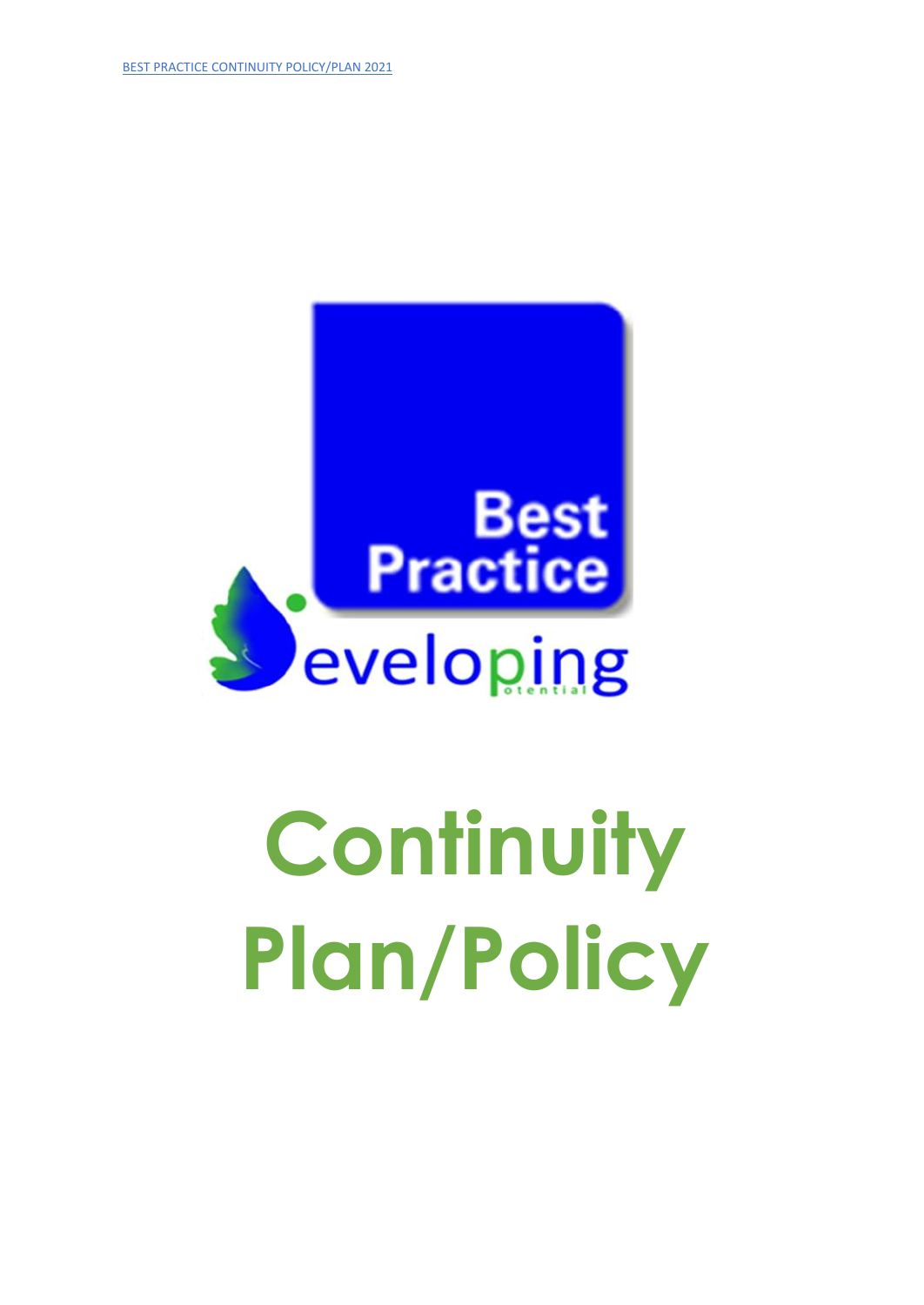| <b>POLICY APPROVAL</b>                        |                                     |           |                                                                       |                      |                                     |     |  |  |  |
|-----------------------------------------------|-------------------------------------|-----------|-----------------------------------------------------------------------|----------------------|-------------------------------------|-----|--|--|--|
| <b>APPROVAL</b><br><b>REQUIRED</b>            | INDICATE WITH A TICK $(\checkmark)$ |           |                                                                       | <b>ANNUAL REVIEW</b> | INDICATE WITH A TICK $(\checkmark)$ |     |  |  |  |
|                                               | Yes                                 | No.       |                                                                       | <b>REQUIRED</b>      | Yes                                 | No. |  |  |  |
| APPROVAL<br><b>PANEL</b>                      |                                     |           | Managing Director: Sara Goldie<br>Advisory Board Member: Nikki Witham |                      |                                     |     |  |  |  |
| <b>APPROVED</b><br><b>NAME</b><br>BY:         |                                     | SIGNATURE |                                                                       | DATE:                |                                     |     |  |  |  |
|                                               | Sara Goldie                         |           |                                                                       | 1 AUG 2021           |                                     |     |  |  |  |
|                                               | Nikki Witham                        |           |                                                                       | 1 AUG 2021           |                                     |     |  |  |  |
| <b>POLICY</b><br><b>REVIEW</b><br><b>DATE</b> | <b>July 2022</b>                    |           |                                                                       |                      |                                     |     |  |  |  |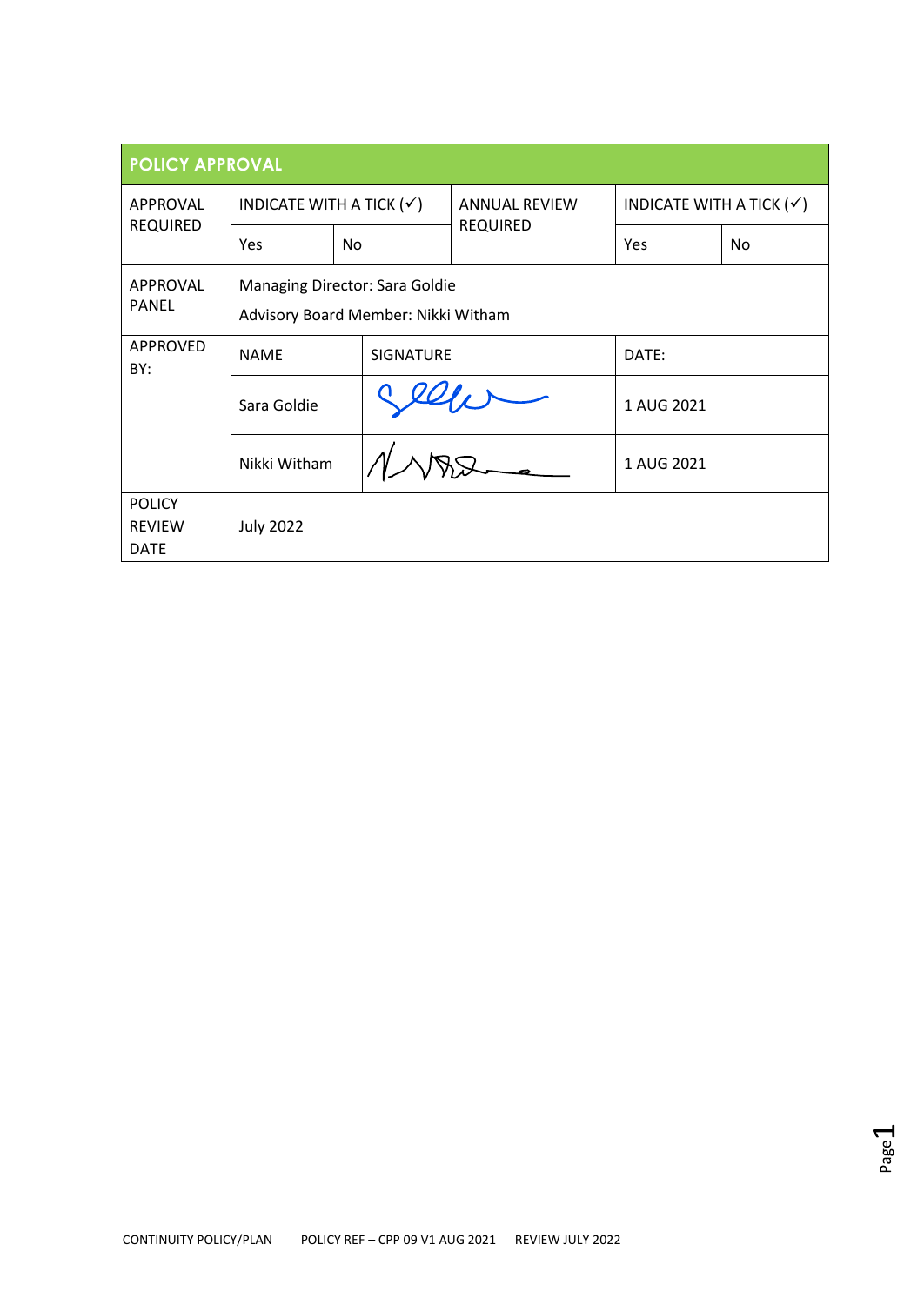# **POLICY/PLAN STATEMENT**

The purpose of this plan is to outline the continuity arrangements we have in place to maintain and safeguard our apprenticeship provision. The policy identifies reasonable measures in place to respond to and be able to mitigate business risks where there is a potential of significant damage to business operations and apprenticeship provision.

# **RESPONSIBILITY**

The Managing Director is responsible for this policy and plan, it will be reviewed on an annual basis. All staff are responsible in adhering to this policy and plan.

### **PRINCIPLES**

The principles of this plan are to:

- Outline actions required in the event of an emergency or incidents which threatens to disrupt the normal working practices of our business
- Ensure limited or no disruption to provision in the event of an emergency or threat.

We consider that the threats most likely to affect the services we provide are:

- Loss of key staff requiring change of communication
- Damage to main premises of business e.g. Fire
- Loss of critical systems IT failure or breach of IT
- Telephone line failure
- Supply chain failure consumables
- Supply chain failure trainers
- Severe weather condition

In some cases, these incidents can be due to natural-causes e.g. severe weather, while in other cases, equipment failure or human error or involvement may be the cause. They have the possibility of leading to the following losses, which are likely to have a major impact on our operations.

- Expertise
- Buildings
- Equipment
- Facilities
- Data
- Personnel
- Reputation
- Funding and or contracts

# **FUNDAMENTAL STEPS**

As this plan is stored on a remote server, it is secure in the event of a localised system failure, disaster or emergency and may be accessed by any team member, who is able to connect to the internet.

- Telephone and e-mail contact details for team members and trainers are stored in the staff and managers' mobile telephones.
- The business has buildings, contents, business interruption and practice expenses insurance policies, to meet the cost of repairs and other overheads, where necessary.
- All data is backed up daily by back-up tape, which is stored off site. This is also supported by our IT company, who take a remote back-up, which is stored at their premises.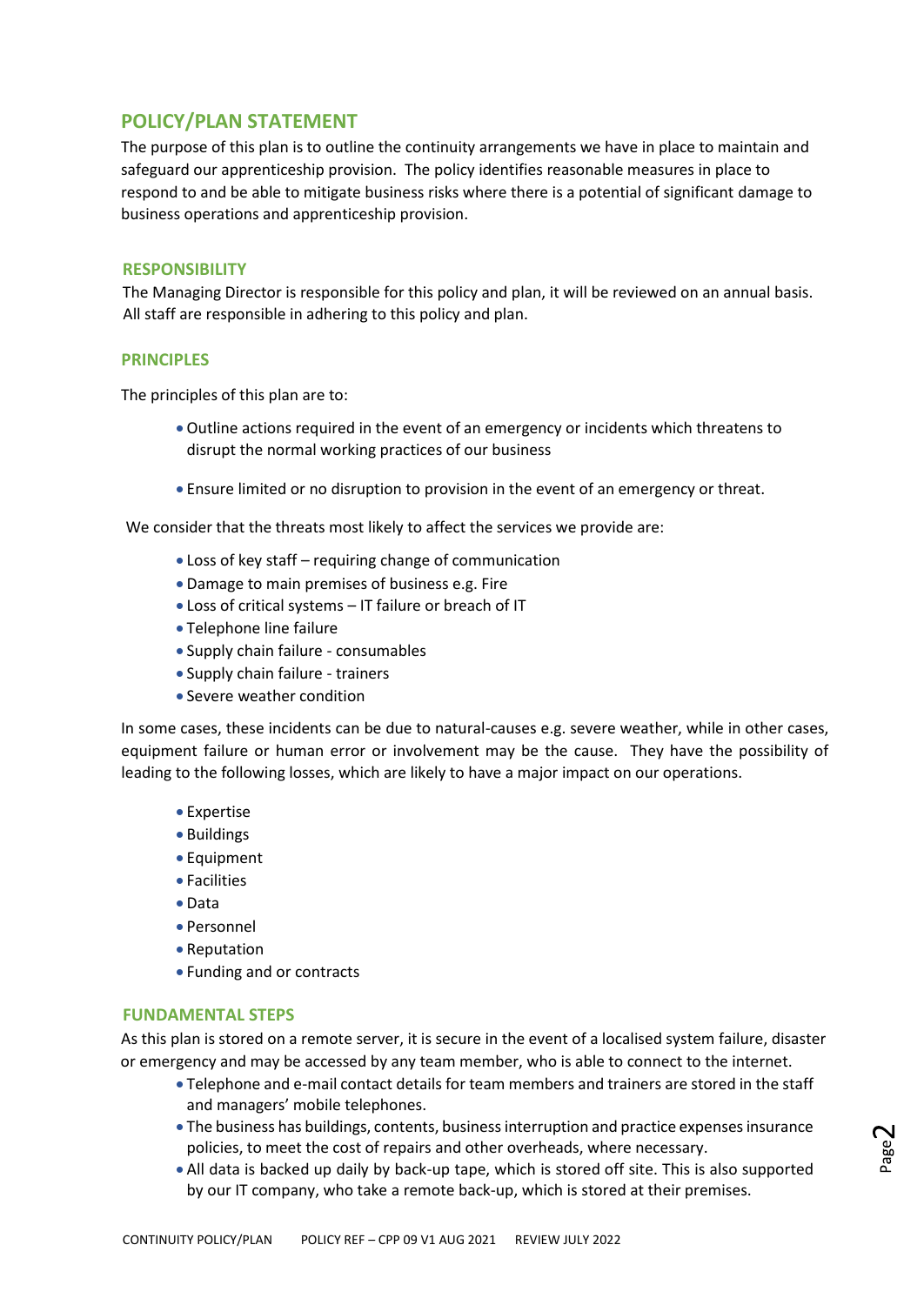# **STAFF**

Every staff member must be aware of the evacuation and health and safety arrangements that will impact their working environment. Staff must ensure they report critical incidents or concern to the lead of this policy immediately.

Staff will be made aware of this policy within their induction and reinforced within training and drills.

# **CONSISTENCY TEAM**

The team responsible for managing serious incidents and supporting this plan are listed below.

| <b>Staff</b><br>Name     | <b>Title</b>         | <b>Area of</b><br>responsibility                                                             |                 | <b>Email</b>                     |  |
|--------------------------|----------------------|----------------------------------------------------------------------------------------------|-----------------|----------------------------------|--|
| Sara<br>Goldie           | Managing<br>Director | Overall<br>Company                                                                           |                 | sara@leadersinbusiness.net       |  |
| Steve<br>Clarke          | <b>ILR Manager</b>   | ILR / MIS/ DATA                                                                              |                 | steve@leadersinbusiness.net      |  |
| <b>ESFA Service Desk</b> |                      | (if emergency is<br>related to injury,<br>death or normal<br>business unable to<br>continue) | 0370<br>2670001 | SDE.servicedesk@education.gov.uk |  |

# **SHORT TERM INCIDENTS**

 Power failure, water failure, heating and or severe weather will often lead to short term impacts on daily operations. These incidents are managed by the Operations Manager and key staff listed above.

Information to staff and stakeholders will be communicated by the Contract Manager to ensure each team has up to date information on the current situation. Where an incident prevents staff from accessing the head office, staff will be asked to stay home where possible to work from home until further notice.

All apprenticeship delivery is conducted on employer premises and within our technical skills development centres so it is determined there will be limited disruption to apprentices and employers with short term incidents. Where a Trainer is unable to attend the delivery site due to severe weather, remote learning approaches will be applied to ensure there is no detrimental impact to the apprentice's progress.

We will aim to rectify any incident as soon as possible to ensure minimal disruption to the operations of the business.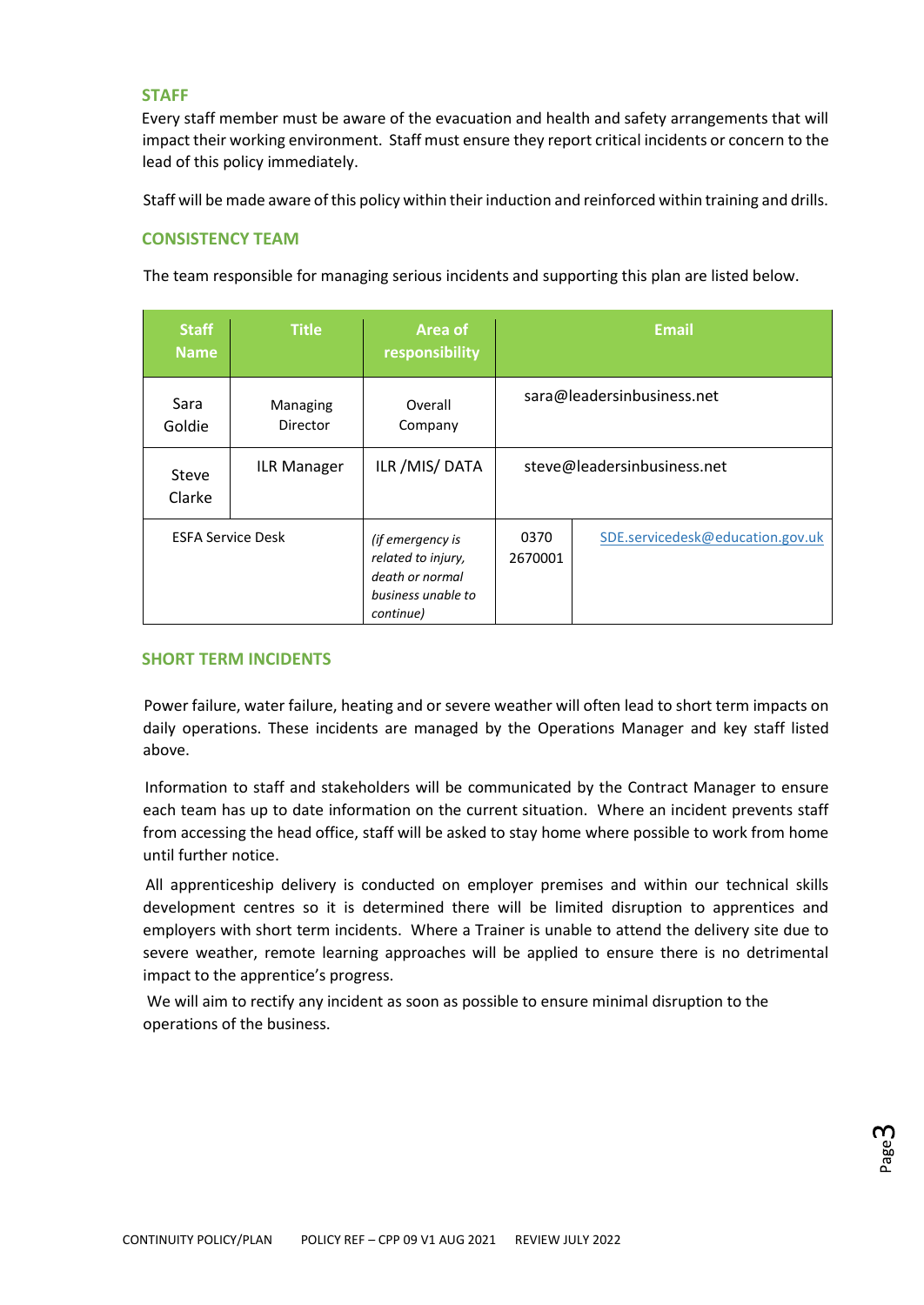# **CONTINUITY PLAN**

# **CONTINUITY PLAN**

| COMMUNICATION CHANNELS                  | Website: Is externally managed allowing us to regularly update the site via a third party, ensuring<br>updates regarding services are timely uploaded, communication channels such as change of personnel<br>or phone numbers can also be updated.<br>Head Office Support and Management Team: Head Office is a central support team that can support<br>all stakeholders within apprenticeships. The central team is able to communicate on mass to<br>apprentices and employers to ensure regular updates are provided where a significant change or<br>incident has occurred. The MIS Coordinator and the Senior Management Team has direct phone and<br>email to support further communication lines.<br>Email failure: IT systems will be rebooted and email downtime will be monitored, where email is not<br>available apprentices, suppliers, staff and employers can be contacted via phone.<br>Telephone line failure: In addition to the landline telephone line, the company management and<br>leadership team and have business mobiles. These numbers are sent to all employers, delivery staff,<br>and suppliers. Our telephone and internet supplier can redirect calls to the alternative numbers, so<br>that we can continue to receive and make calls using our normal telephone number. If all our landlines<br>fail, calls can be redirected to the Operations Managers mobile.<br>E-portfolio message board: Communication updates to apprentices and employers can be added<br>through our e-portfolio system. This gives real time updates and ensures that there is limited<br>disruption to any apprenticeship services.<br>Delivery team: Where there are changes to our Trainers the Operations Manager can directly call or<br>email the apprentices or employer. The Trainers have the ability to provide learning interventions face<br>to face and remotely, ensuring flexibility to meet the employer's needs. |
|-----------------------------------------|-------------------------------------------------------------------------------------------------------------------------------------------------------------------------------------------------------------------------------------------------------------------------------------------------------------------------------------------------------------------------------------------------------------------------------------------------------------------------------------------------------------------------------------------------------------------------------------------------------------------------------------------------------------------------------------------------------------------------------------------------------------------------------------------------------------------------------------------------------------------------------------------------------------------------------------------------------------------------------------------------------------------------------------------------------------------------------------------------------------------------------------------------------------------------------------------------------------------------------------------------------------------------------------------------------------------------------------------------------------------------------------------------------------------------------------------------------------------------------------------------------------------------------------------------------------------------------------------------------------------------------------------------------------------------------------------------------------------------------------------------------------------------------------------------------------------------------------------------------------------------------------------------------------------------------------------------|
| <b>MODES OF</b><br>TRANSPORT            | The Trainers primary transport method to apprentices is by car, however alternative transport by public<br>transport such as rail and bus are available.<br>Head office/central staff have multiple transport approach these being car, public transport and walking.<br>We have localised staff to open and close the premises, they are able to reach the premises by foot in<br>the event of severe weather.<br>No apprenticeship delivery is carried out at our head office. We do not offer transport to apprentices as<br>part of the provision.                                                                                                                                                                                                                                                                                                                                                                                                                                                                                                                                                                                                                                                                                                                                                                                                                                                                                                                                                                                                                                                                                                                                                                                                                                                                                                                                                                                          |
| <b>ALTERNATIVE</b><br><b>SITES</b>      | The Managing Director and Operations Manager are responsible for procuring alternative<br>accommodation. The senior leadership team and the board will support the procurement processes<br>and identify facilities and equipment required.<br>Our delivery team have the flexibility to work from home as they are most often visiting apprentices and<br>employers. Office based staff will also be able to work from home with provided equipment until<br>alternative site is made available.                                                                                                                                                                                                                                                                                                                                                                                                                                                                                                                                                                                                                                                                                                                                                                                                                                                                                                                                                                                                                                                                                                                                                                                                                                                                                                                                                                                                                                               |
| SUPPLI<br>CHAIN                         | Our supply chain provides us with paper, printing services, courier, and learning support material. For<br>each of these we have alternative suppliers, from whom we can source the same standard of services.<br>We also store reserve stocks in the event of low supplies.                                                                                                                                                                                                                                                                                                                                                                                                                                                                                                                                                                                                                                                                                                                                                                                                                                                                                                                                                                                                                                                                                                                                                                                                                                                                                                                                                                                                                                                                                                                                                                                                                                                                    |
| BACK-UP OF BUSINESS<br>CRITICAL SYSTEMS | We renew IT systems on a regular basis. All IT hardware is protected by antivirus and antimalware<br>software, that automatically updates from the internet on a regular basis. We also employ firewalls to<br>protect our systems from unauthorised access and malicious damage. Our operating systems<br>automatically download and install upgrades to reduce system vulnerabilities. The server contains a<br>specific back up system which backs up business critical data daily. Data backups can be accessed on<br>the server, which is backed up daily to tape via the main server and is stored in a fireproof safe. If there<br>is an issue of a catastrophic system failure, our computer system can be reinstated within 24 hours. For<br>further security, staff laptops are encrypted in case of loss or theft. We also provide Guest Wi-Fi<br>networks to minimise risk to our corporate network.                                                                                                                                                                                                                                                                                                                                                                                                                                                                                                                                                                                                                                                                                                                                                                                                                                                                                                                                                                                                                                |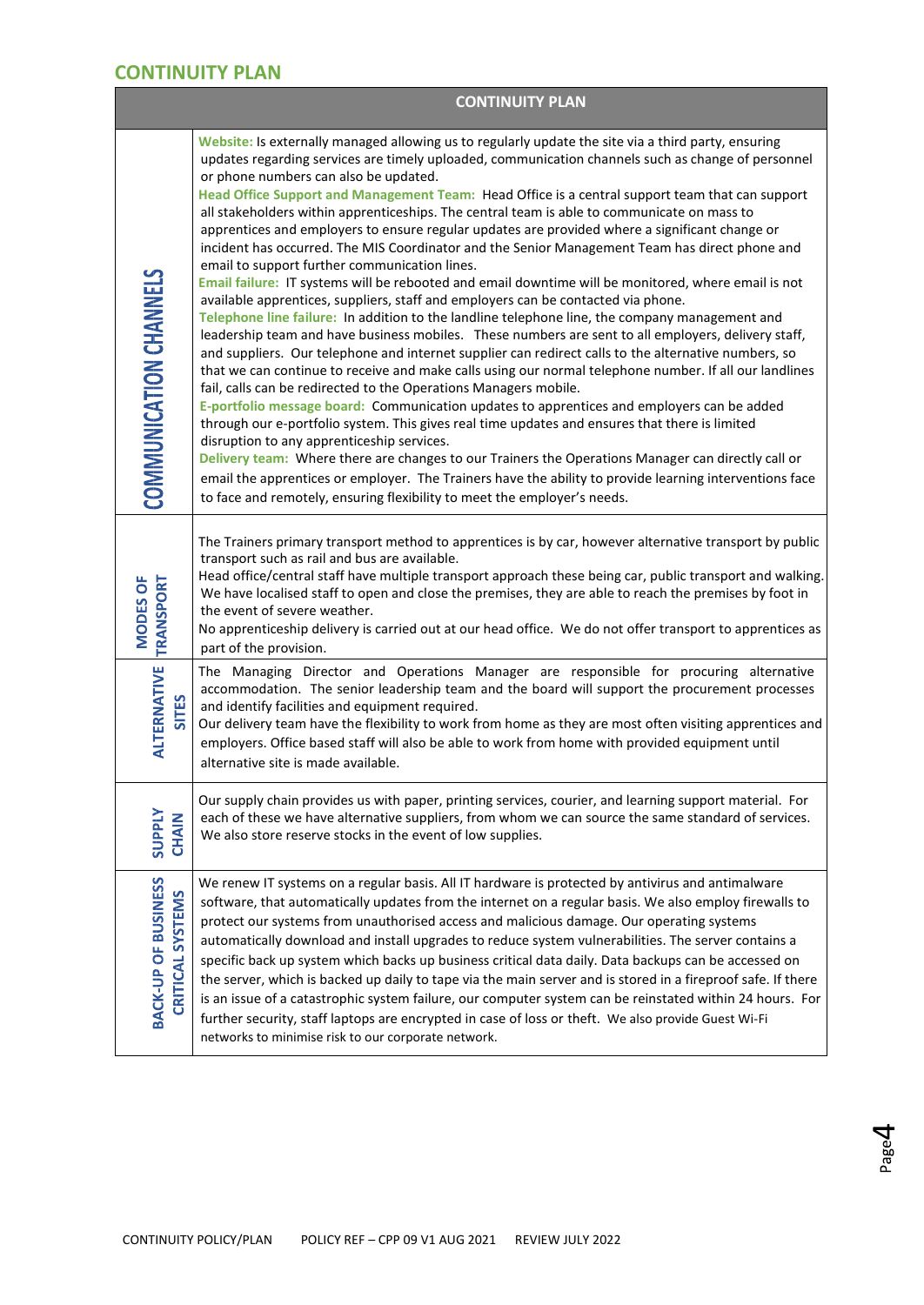# **MONITORING**

Incidents that initiate this policy are monitored to ensure there is a full record of events. The Head of Quality who manages the quality management system is responsible for working with the Operations Manager in recording the incident within the critical incident log.

The log will review trends in incidents, timeframes for resolution, and impact to ensure further preventative actions are implemented where possible. j

The Management and Leadership Team are responsible for monitoring the effectiveness of the policy and plan and completing a quality risk analysis process.

# **RISK ANALYSIS PROCESS**

- Identifies those risks which could impact on apprenticeship delivery
- Provides the basis for a risk containment plan
- Ensures each risk is analysed for probability and impact
- Identifies an appropriate contingency plan
- Reports on the status of current risks

Through the life of all apprenticeship programmes, meetings will be held with the apprentice and employer at regular pre-determined intervals, reporting on progress, performance and any variances, taking necessary corrective action to ensure satisfaction and reduction in impact to the apprenticeship success.

Best Practice has a dedicated and highly experienced administration and delivery team who design and implement the required systems and documentation to support and ensure compliance with client requirements.

We are approved to deliver qualifications by various awarding bodies and in order to satisfy their requirements we have comprehensive IT systems to maintain, monitor and keep data securely.

Our systems are networked using an independent server. The system is firewall and virus protected and all data is saved on a daily basis using the cloud.

# **DELIVERY**

Best Practice deliver training to learners on site in partnership with employers and within our tech hubs. Any issue regarding access to this will prompt contact with a further partner to change the site.

### **STAFFING**

A staff matrix is available which details responsibilities, qualifications and experiences of all delivery staff to ensure sickness and holiday cover is always available.

### **FINANCE**

 Our financial controls are supported by an independent organisation to ensure compliance at all times.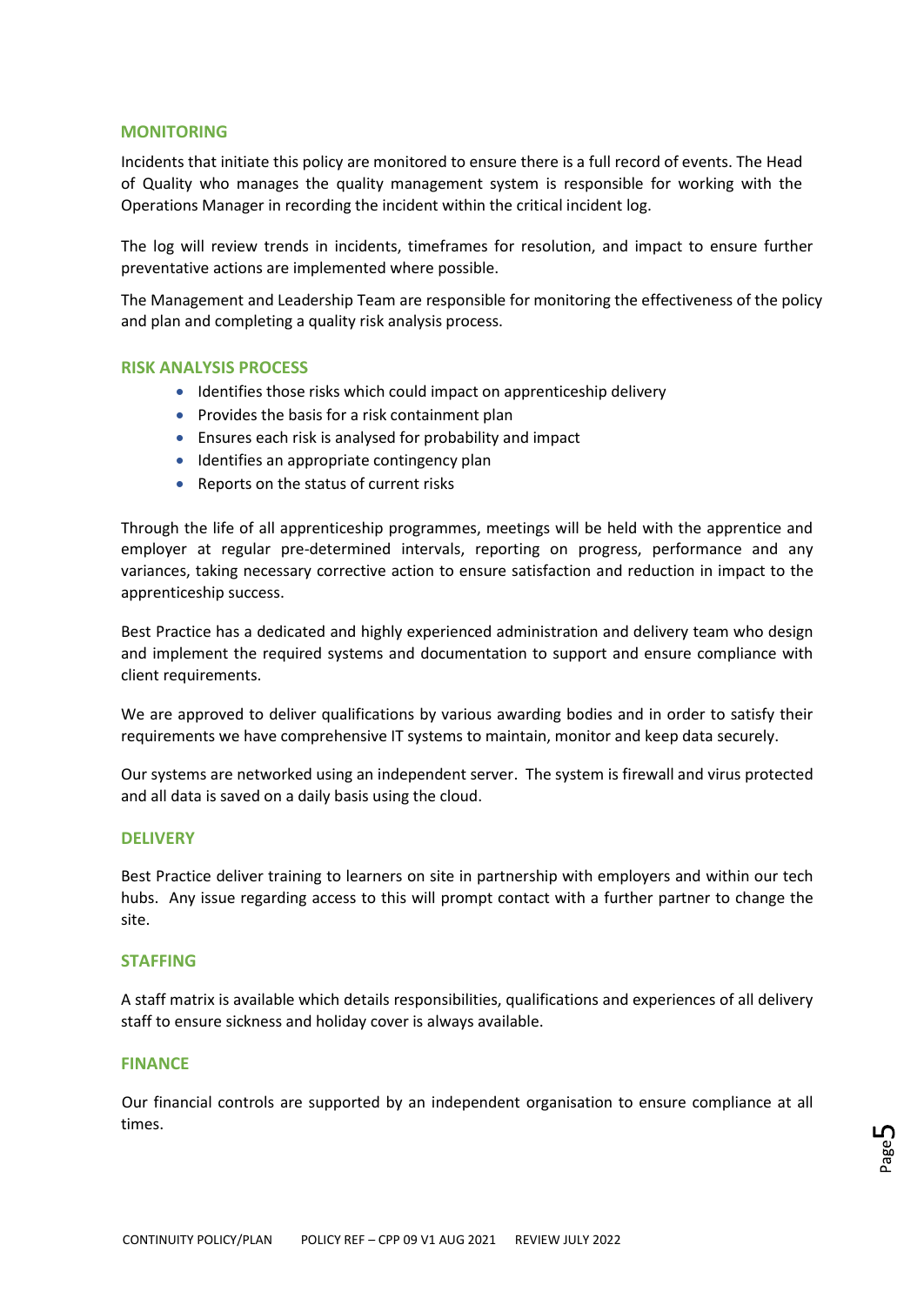# **RISK ANALYSIS PLAN**

| <b>Risk</b>                                                               | Probability<br>$1-5$ | Severity<br>$1-5$ | Score<br>P x S | <b>Action to Prevent/ Manage Risk</b>                                                                                                                                                                                                                                           |
|---------------------------------------------------------------------------|----------------------|-------------------|----------------|---------------------------------------------------------------------------------------------------------------------------------------------------------------------------------------------------------------------------------------------------------------------------------|
| <b>Staffing</b>                                                           |                      |                   |                |                                                                                                                                                                                                                                                                                 |
| Failure to provide<br>appropriate resources within<br>proposed timeline   | $\mathbf 1$          | 5                 | 5              | Maintenance of appropriate skilled<br>resource                                                                                                                                                                                                                                  |
| Difficulty in obtaining<br>appropriately skilled staff                    | $1\,$                | 5                 | 5              | Database of qualified resource                                                                                                                                                                                                                                                  |
| <b>Organisational</b>                                                     |                      |                   |                |                                                                                                                                                                                                                                                                                 |
| Lack of organisational<br>coherence                                       | $\mathbf 1$          | 5                 | 5              | Experienced management team                                                                                                                                                                                                                                                     |
| Poor take-up or engagement                                                | $\mathbf 1$          | 5                 | 5              | Experienced in recruiting all learners                                                                                                                                                                                                                                          |
| Failure to address user needs                                             | $\mathbf 1$          | 5                 | 5              | Significant experience using<br>Organisational Needs Analyses and<br><b>Individual Skill Scans</b>                                                                                                                                                                              |
| Loss of focus from original aims                                          | $\mathbf{1}$         | 5                 | 5              | Ongoing quality assurance against<br>original aims and objectives                                                                                                                                                                                                               |
| Delivery fails to take-off and<br>prospective lose interest and<br>belief | $\mathbf 1$          | 5                 | 5              | Achieve buy-in on induction                                                                                                                                                                                                                                                     |
| Communication                                                             | 1                    | 3                 | 3              | We will endeavour to use alternative<br>communication systems should there be<br>an issue with telephones etc. We will<br>have access to social media, text, emails<br>utilising wi-fi and other means. We have<br>backup systems and access to mobile<br>systems as necessary. |
| Transport                                                                 | 1                    | 3                 | 3              | Should there be an issue with transport<br>for our apprentices or staff we have the<br>capability to support and engage in<br>learning with all of our learners remotely<br>utilising our IT systems.                                                                           |
| <b>Technical</b>                                                          |                      |                   |                |                                                                                                                                                                                                                                                                                 |
| Failure to deliver adequate<br>technical resource                         | 1                    | 5                 | 5              | Sophisticated administration and IT<br>resources in place                                                                                                                                                                                                                       |